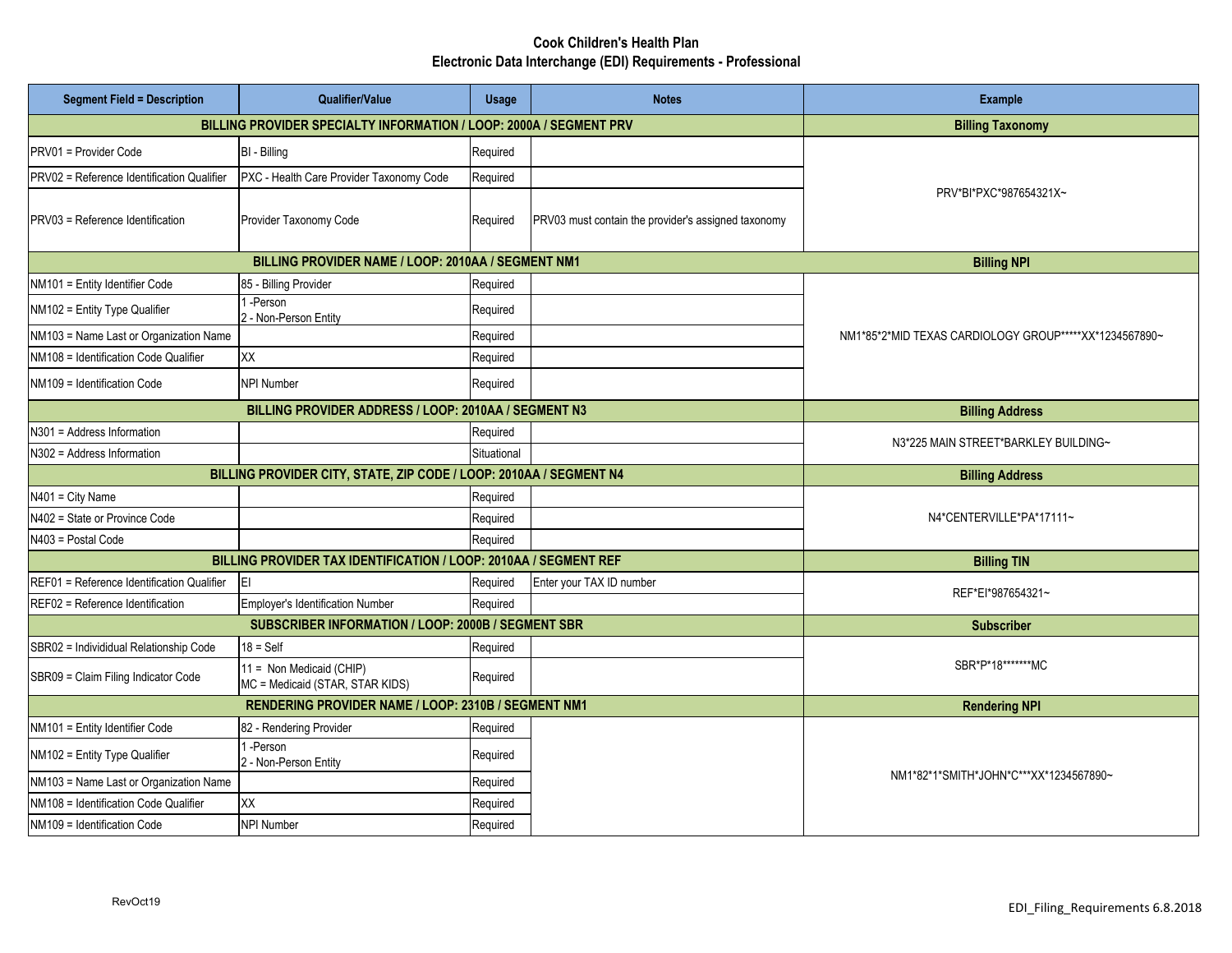## **Cook Children's Health Plan Electronic Data Interchange (EDI) Requirements - Professional**

|                                            | RENDERING PROVIDER SPECIATY / LOOP: 2310B / SEGMENT PRV        | <b>Rendering Taxonomy</b>                          |                                                                                                                                                   |                                       |
|--------------------------------------------|----------------------------------------------------------------|----------------------------------------------------|---------------------------------------------------------------------------------------------------------------------------------------------------|---------------------------------------|
| PRV01 = Provider Code                      | PE - Performing                                                | Required                                           |                                                                                                                                                   |                                       |
| PRV02 = Reference Identification Qualifier | PXC - Health Care Provider Taxonomy Code                       | Required                                           | PRV*PE*PXC*987654321X~<br>PRV03 must contain the provider's assigned taxonomy                                                                     |                                       |
| PRV03 = Reference Identification           | Provider Taxonomy Code                                         | Required                                           |                                                                                                                                                   |                                       |
|                                            | <b>OTHER SUBSCRIBER INFORMATION / LOOP: 2320 / SEGMENT SBR</b> | <b>Other Subscriber (Coordination of Benefits)</b> |                                                                                                                                                   |                                       |
| SBR02 = Individidual Relationship Code     | $18 = Self$                                                    | Required                                           | ONLY Required when another insurance company has<br>already adjudicated the transaction prior to submitting to<br>Cook (Coordination of Benefits) | SBR*S*18*******MC                     |
| SBR09 = Claim Filing Indicator Code        | 11 = Non Medicaid (CHIP)<br>MC = Medicaid (STAR, STAR KIDS)    | Required                                           |                                                                                                                                                   |                                       |
|                                            | OTHER SUBSCRIBER NAME / LOOP: 2330A / SEGMENT NM1              | <b>Other Subscriber (Coordination of Benefits)</b> |                                                                                                                                                   |                                       |
| NM101 = Entity Identifier Code             | L - Insured or Subscriber                                      | Required                                           | ONLY Required when another insurance company has<br>already adjudicated the transaction prior to submitting to<br>Cook (Coordination of Benefits) | NM1*IL*1*SMITHJOHN*****MI*1234567890~ |
| NM102 = Entity Type Qualifier              | -Person<br>2 - Non-Person Entity                               | Required                                           |                                                                                                                                                   |                                       |
| NM103 = Name Last or Organization Name     |                                                                | Required                                           |                                                                                                                                                   |                                       |
| NM108 = Identification Code Qualifier      | MI - Member Identification Number                              | Required                                           |                                                                                                                                                   |                                       |
| NM109 = Identification Code                | Plan Code                                                      | Required                                           |                                                                                                                                                   |                                       |
|                                            | OTHER SUBSCRIBER ADDRESS / LOOP: 2330A / SEGMENT N3            | <b>Other Subscriber (Coordination of Benefits)</b> |                                                                                                                                                   |                                       |
| N301 = Address Information                 |                                                                | Required                                           | ONLY Required when another insurance company has<br>already adjudicated the transaction prior to submitting to                                    |                                       |
| N302 = Address Information                 |                                                                | Situational                                        | Cook (Coordination of Benefits)                                                                                                                   | N3*225 MAIN STREET*BARKLEY BUILDING~  |
|                                            | OTHER SUBSCRIBER ADDRESS / LOOP: 2330A / SEGMENT N4            | <b>Other Subscriber (Coordination of Benefits)</b> |                                                                                                                                                   |                                       |
| N401 = City Name                           |                                                                | Required                                           | ONLY Required when another insurance company has                                                                                                  | N4*CENTERVILLE*PA*17111~              |
| N402 = State or Province Code              |                                                                | Required                                           | already adjudicated the transaction prior to submitting to                                                                                        |                                       |
| N403 = Postal Code                         |                                                                | Required                                           | Cook (Coordination of Benefits)                                                                                                                   |                                       |
|                                            | OTHER PAYER NAME / LOOP: 2330B / SEGMENT NM1                   |                                                    | <b>Other Payer (Coordination of Benefits)</b>                                                                                                     |                                       |
| NM101 = Entity Identifier Code             | PR - Payer                                                     | Required                                           |                                                                                                                                                   | NM1*PR*2*NAME*****PI*1234567890~      |
| NM102 = Entity Type Qualifier              | 2 - Non-Person Enitity                                         | Required                                           | ONLY Required when another insurance company has<br>already adjudicated the transaction prior to submitting to<br>Cook (Coordination of Benefits) |                                       |
| NM103 = Name Last or Organization Name     |                                                                | Required                                           |                                                                                                                                                   |                                       |
| NM108 = Identification Code Qualifier      | PI                                                             | Required                                           |                                                                                                                                                   |                                       |
| NM109 = Identification Code                | Payers ID                                                      | Required                                           |                                                                                                                                                   |                                       |
|                                            | OTHER PAYER ADDRESS / LOOP: 2330B / SEGMENT N3                 | <b>Other Payer (Coordination of Benefits)</b>      |                                                                                                                                                   |                                       |
| N301 = Address Information                 |                                                                | Required                                           | ONLY Required when another insurance company has<br>already adjudicated the transaction prior to submitting to<br>Cook (Coordination of Benefits) | N3*225 MAIN STREET*BARKLEY BUILDING~  |
| N302 = Address Information                 |                                                                | Situational                                        |                                                                                                                                                   |                                       |
|                                            | OTHER PAYER ADDRESS / LOOP: 2330B / SEGMENT N4                 | <b>Other Payer (Coordination of Benefits)</b>      |                                                                                                                                                   |                                       |
| N401 = City Name                           |                                                                | Required                                           | ONLY Required when another insurance company has<br>already adjudicated the transaction prior to submitting to<br>Cook (Coordination of Benefits) | N4*CENTERVILLE*PA*17111~              |
| N402 = State or Province Code              |                                                                | Required                                           |                                                                                                                                                   |                                       |
| N403 = Postal Code                         |                                                                | Required                                           |                                                                                                                                                   |                                       |